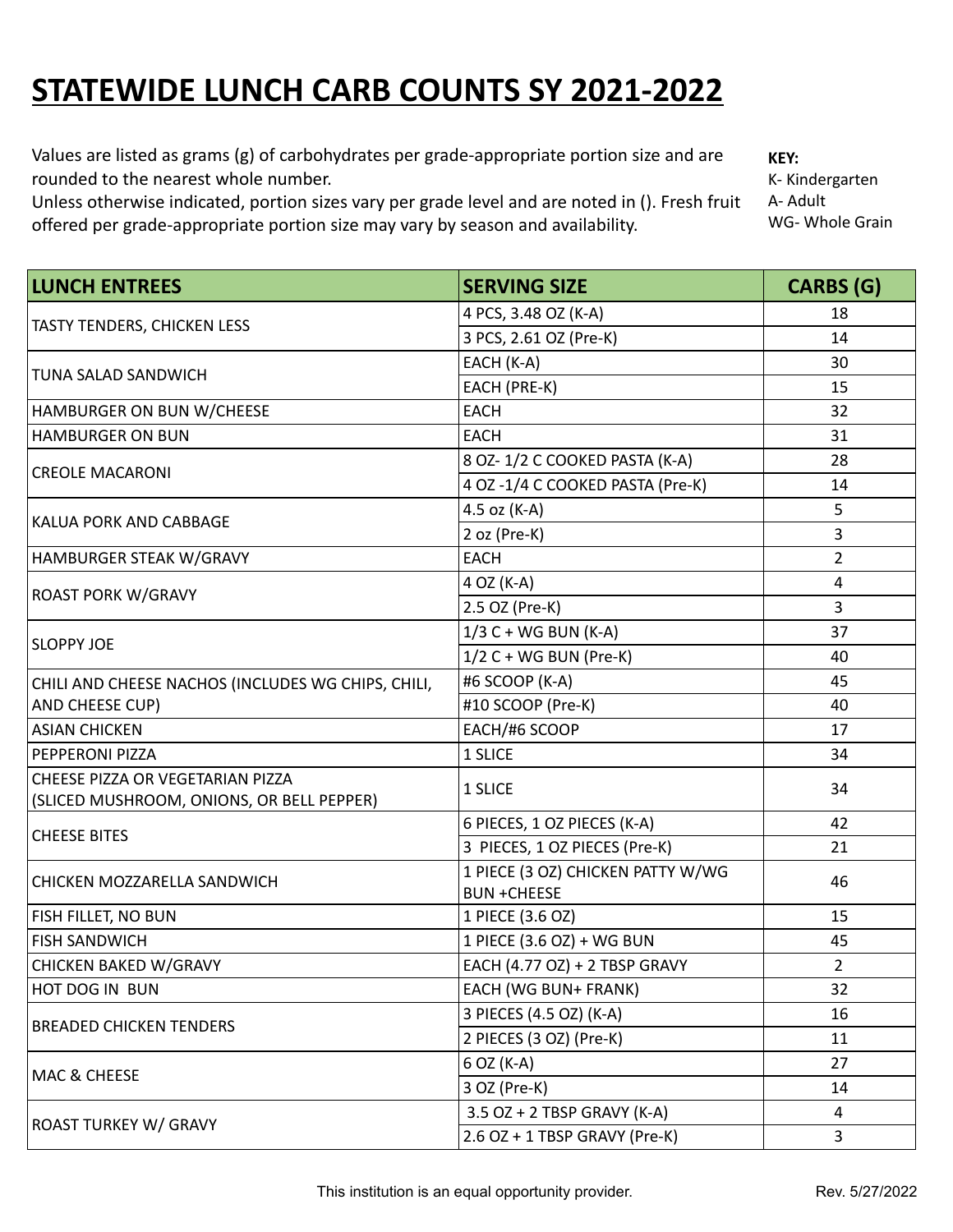| <b>BEEF PATTY W/GRAVY</b>                        | 1 BEEF PATTY +2 TBSP Brown Gravy  | 3                |
|--------------------------------------------------|-----------------------------------|------------------|
| <b>GRAIN</b>                                     | <b>SERVING SIZE</b>               | <b>CARBS (G)</b> |
| <b>BROWN RICE</b>                                | 1/2C                              | 21               |
| <b>WG ROLL</b>                                   | 1.13 OZ                           | 15               |
| <b>WG BUN</b>                                    | 2.25 OZ                           | 30               |
| WG ROLL (HAWAII ISLAND ONLY)                     | 1 OZ ROLL (28G)                   | 12               |
| HAMBURGER BUN (HAWAII ISLAND ONLY)               | 1 BUN (60G)                       | 26               |
| WG BREAD SQUARE-SHAPED LOAF (HAWAII ISLAND ONLY) | 1 SLICE (30G)                     | 13               |
| WG HOT DOG BUN (HAWAII ISLAND ONLY)              | 1 BUN (60G)                       | 26               |
| <b>SIDES W/MIXED VEGGIES</b>                     | <b>SERVING SIZE</b>               | <b>CARBS (G)</b> |
|                                                  | 4 OZ (Pre-K)                      | 12               |
| <b>CORN CHOWDER</b>                              | 8 OZ (K-A)                        | 24               |
|                                                  | $1/2C$ (K-A)                      | 5                |
| COLESLAW                                         | 1/4 C (Pre-K)                     | $\overline{2}$   |
| <b>LOMI TOMATO</b>                               | 1/2C                              | 5                |
| <b>ASIAN SLAW</b>                                | 1/2C                              | $6\,$            |
| <b>RED/ORANGE</b>                                | <b>SERVING SIZE</b>               | <b>CARBS (G)</b> |
|                                                  | $3/8$ C (9-A)                     | 5                |
| CARROTS, FRESH, BABY                             | $1/4 C$ (K-8)                     | 3                |
|                                                  | 1/8 C (Pre-K)                     | $\overline{2}$   |
| TOMATO, WEDGE                                    | 1/4C                              | $\overline{2}$   |
| <b>TOMATOES CHOPPED</b>                          | 1/4C                              | $\leq$ 1         |
| <b>TOMATO SLICE</b>                              | 1/4" THICK SLICE                  | 1                |
|                                                  | $1/2 C (9-A)$                     | $\,8\,$          |
| CRINKLE CUT CARROTS, FROZEN                      | $1/4 C (K-8)$                     | 5                |
|                                                  | 1/8 C (Pre-K)                     | $\overline{2}$   |
| <b>DARK GREEN</b>                                | <b>SERVING SIZE</b>               | <b>CARBS (G)</b> |
| ROMAINE LETTUCE, LEAF                            | 1/4C                              | $<$ 1            |
| SPINACH AND ROMAINE SALAD                        | 1/4 C (Pre-K)                     | 1                |
|                                                  | 1/2 C (K-8)                       | 1                |
|                                                  | 1 C (9-A)                         | $\overline{2}$   |
|                                                  | 1/8 C (Pre-K)                     | $\mathbf 1$      |
|                                                  | $1/4 C (K-8)$                     | $\overline{2}$   |
| <b>BROCCOLI, CUT</b>                             | $3/8$ C (9-A)                     | $\overline{2}$   |
|                                                  | $1/2 C (9-A)$                     | 3                |
|                                                  | 1/8 C (Pre-K)                     | $\mathbf 1$      |
| <b>BROCCOLI, RAW, CHOPPED</b>                    | $1/4 C$ (K-8)                     | $\overline{2}$   |
|                                                  | $3/8$ C (9-A)                     | $\overline{2}$   |
| <b>STARCHY</b>                                   | <b>SERVING SIZE</b>               | <b>CARBS (G)</b> |
|                                                  | 1/8 C (Pre-K)                     | 5                |
| <b>CORN</b>                                      | $1/4 C$ (K-8)                     | 10               |
|                                                  | $1/2 C (9-A)$                     | 19               |
| <b>TATER TOTS</b>                                | 1/4 C (4 pieces, 1.2 oz.) (Pre-K) | 8                |
|                                                  | 1/2 C (8 PIECES, 2.52 OZ) (K-A)   | 16               |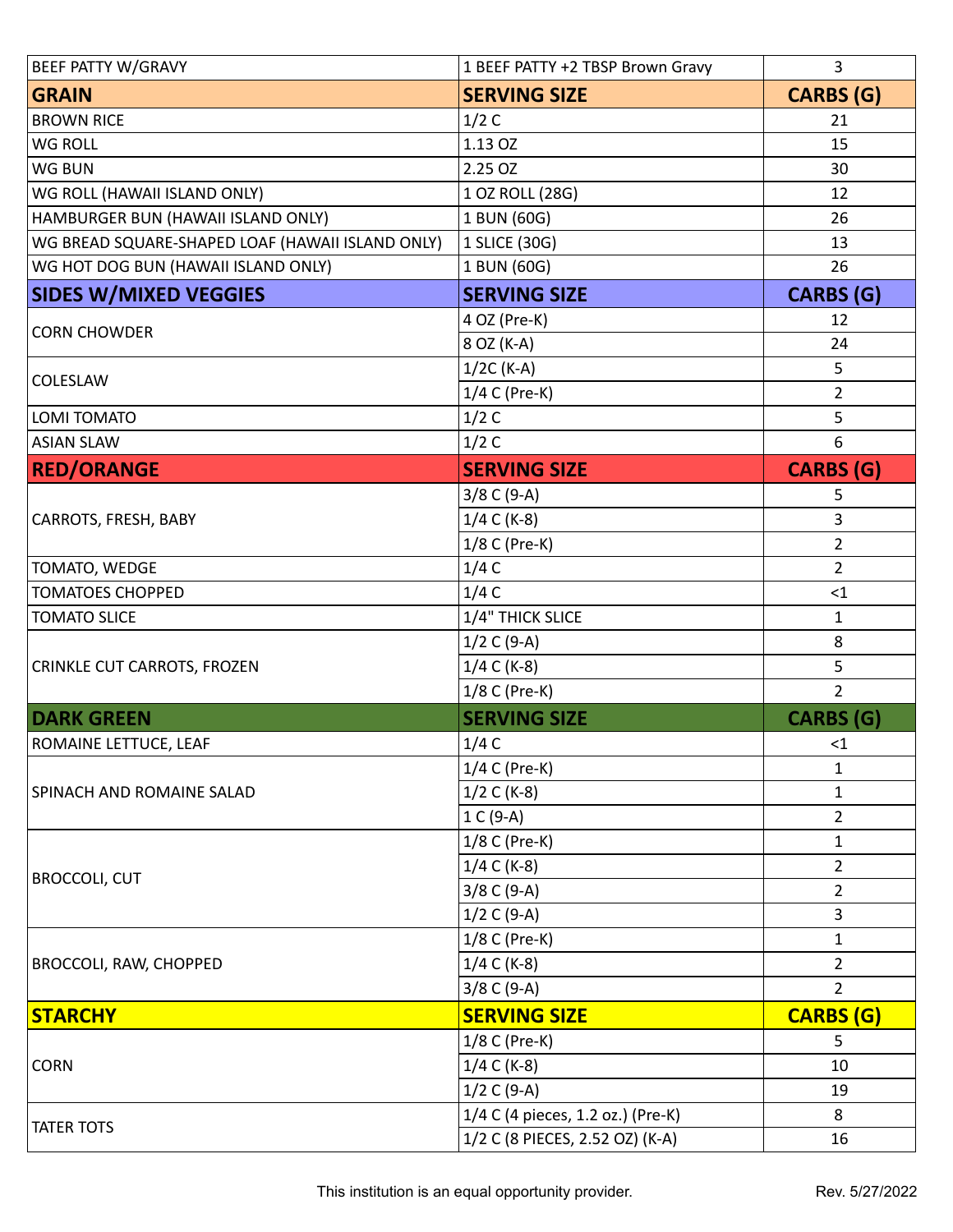| <b>FRIES, WEDGES</b>                         | 1/4 C (1.45 OZ) (Pre-K)        | 10               |
|----------------------------------------------|--------------------------------|------------------|
|                                              | 1/2 C (2.89 OZ) (K-A)          | 20               |
| <b>EMOTICON MASHED POTATO SHAPES</b>         | 2 PC (1.21 OZ) (Pre-K)         | 10               |
|                                              | 4 PC (2.42 OZ) (K-A)           | 19               |
| <b>MASHED POTATO</b>                         | 1/4 C (Pre-K)                  | 9                |
|                                              | $1/2 C (K-A)$                  | 17               |
| <b>OTHER</b>                                 | <b>SERVING SIZE</b>            | CARBS (G)        |
| SQUASH, SUMMER, ZUCCHINI, INCLUDES SKIN, RAW | 1/4C                           | 1                |
| <b>CUCUMBER STICKS</b>                       | $1/4 C$ (K-A)                  | 1                |
|                                              | 1/8 C (Pre-K)                  | <1               |
|                                              | $1/4 C (K-A)$                  | $\mathbf 1$      |
| CELERY, FRESH                                | 1/8 C (Pre-K)                  | $<$ 1            |
| CABBAGE, FRESH, SHREDDED                     | 1/4 C (Pre-K)                  | 1                |
|                                              | $1/2 C (K-A)$                  | $\overline{2}$   |
| <b>BEANS AND LEGUMES</b>                     | <b>SERVING SIZE</b>            | <b>CARBS (G)</b> |
|                                              | 1/4 C (Pre-K)                  | 3                |
| <b>EDAMAME</b>                               | $1/2 C (K-A)$                  | 6                |
|                                              | 1/4 C (2.3 OZ) (Pre-K)         | 15               |
| <b>BAKED BEANS</b>                           | 1/2 C (4.6 OZ) (K-A)           | 30               |
| <b>HUMMUS</b>                                | 1/8 C (2T, 28 G)               | 5                |
| CONDIMENTS/SAUCES/DRESSINGS                  | <b>SERVING SIZE</b>            | <b>CARBS</b> (G) |
| <b>RANCH DRESSING/DIP</b>                    | 1 TBSP                         | 1                |
| <b>KETCHUP</b>                               | 1 PKT                          | $\overline{2}$   |
|                                              |                                |                  |
| <b>MAYONNAISE</b>                            | 12 GRAM PKT                    | $\mathbf 0$      |
| <b>MUSTARD</b>                               | 1 PKT                          | $\mathbf 0$      |
| <b>IMITATION MAPLE SYRUP</b>                 | 1 CONTAINER (42G)              | 31               |
| <b>TARTAR SAUCE</b>                          | 1 OZ                           | 4                |
| <b>SESAME GINGER DRESSING</b>                | 2 TBSP                         | 10               |
| <b>FRENCH CREAMY DRESSING</b>                | 2 TBSP                         | $\overline{7}$   |
| ITALIAN, CAESAR VINAIGRETTE DRESSING         | 2 TBSP                         | 1                |
| HONEYRACHA                                   | 1 PACKET (100 G)               | 13               |
| HONEY MUSTARD DIPPING SAUCE                  | 1 TUB (28G)                    | 10               |
| <b>HONEY BBQ SAUCE</b>                       | 1 PKT (28G)                    | 10               |
| <b>BBQ SAUCE</b>                             | 1 TUB (28G)                    | 10               |
| <b>RANCH DRESSING</b>                        | 2 TBSP                         | $\mathbf{0}$     |
| MARINARA SAUCE CUP                           | 1 EA (2.5 OZ)                  | $\overline{7}$   |
| <b>FRUIT PRODUCTS</b>                        | <b>SERVING SIZE</b>            | <b>CARBS (G)</b> |
|                                              | 1/2 C (135 G) (K-A)            | 15               |
| <b>APPLE SAUCE, UNSWEETENED</b>              | 1/4 C (Pre-K)                  | 8                |
| <b>PINE CHUNK</b>                            | 1/2C                           | 18               |
| <b>POG FRUIT SLUSH</b>                       | 1 EA= 1/2 C, 4 OZ              | 19               |
| <b>GRAPE JUICE</b>                           | 1 EA (4.23 FL, OZ)             | 20               |
| <b>MIXED FRUIT</b>                           | 1/4 C (Pre-K)<br>$1/2 C (K-A)$ | 8                |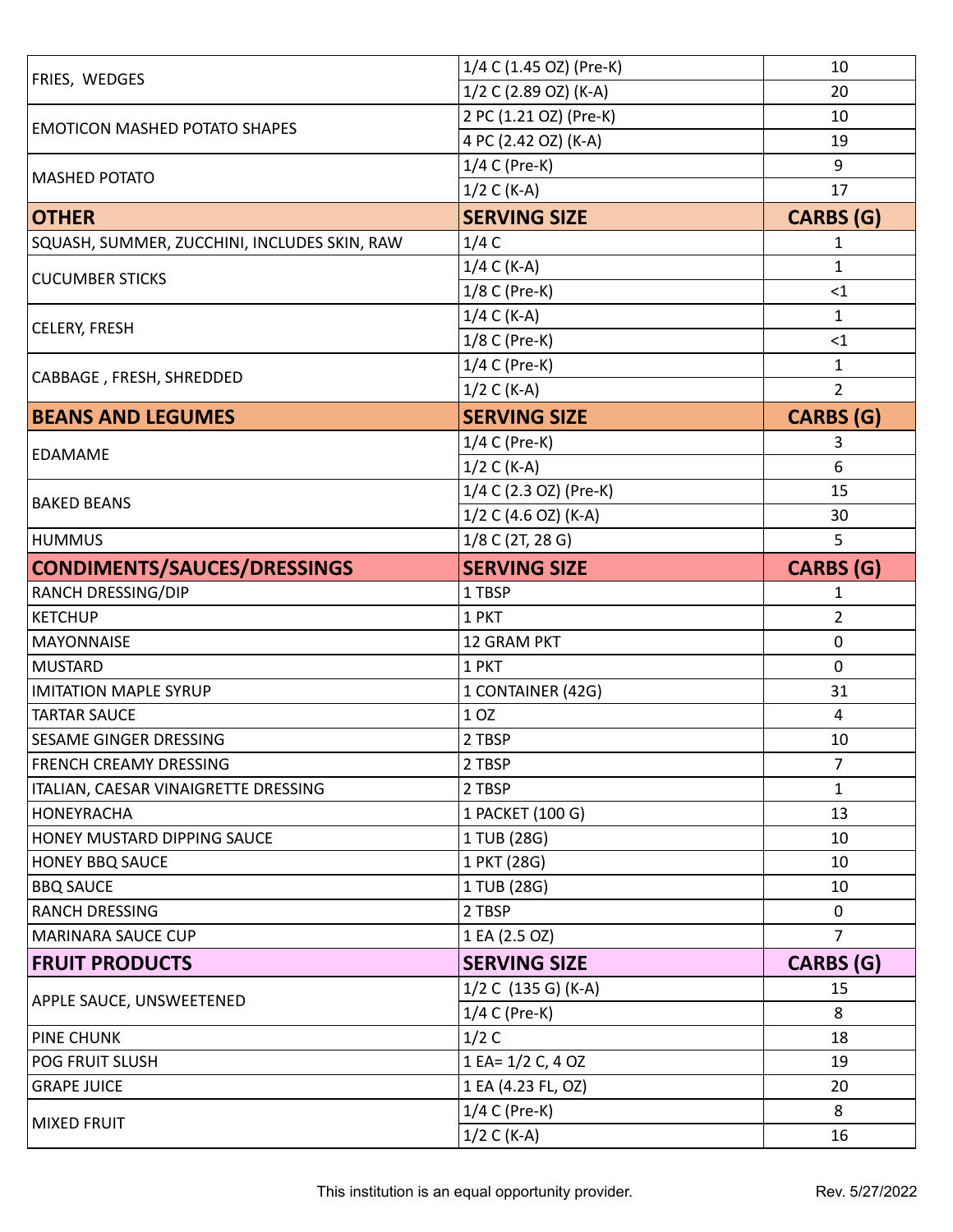| <b>SLICED PEACHES</b>                  | 1/4 C (Pre-K)                | $\overline{7}$   |
|----------------------------------------|------------------------------|------------------|
|                                        | $1/2 C (K-A)$                | 14               |
| <b>FRUIT PUNCH</b>                     | 1 EA (4.23 FL, OZ)           | 15               |
| MOG FRUIT SLUSH (MANGO, ORANGE, GUAVA) | 1 EA= 1/2 C, 4 OZ            | 20               |
| <b>CONCORD GRAPE SLUSH</b>             | 1 EA= 1/2 C, 4 OZ            | 21               |
| <b>CRANBERRY RASPBERRY 100% JUICE</b>  | 1 EA (4.23 FL, OZ)           | 14               |
| <b>CRAISINS</b>                        | 1 CONTAINER (1.16 OZ, 1/4 C) | 27               |
| <b>STRAWBERRY KIWI JUICE</b>           | 1 EA (4.23 FL, OZ)           | 13               |
| APPLE CHIPS, STRAWBERRY FLAVORED       | 1 BAG (10 G, 3.4 OZ)         | 10               |
| <b>DICED PEAR</b>                      | 1/4 C (Pre-K)                | 8                |
|                                        | $1/2 C (K-A)$                | 16               |
| <b>FRESH FRUIT</b>                     | <b>SERVING SIZE</b>          | <b>CARBS (G)</b> |
|                                        | 1 <sup>C</sup>               | 16               |
| APPLES, FUJI                           | 1/2C                         | 8                |
|                                        | 1/4C                         | 4                |
|                                        | 1 <sup>C</sup>               | 51               |
|                                        | 1/2C                         | 26               |
|                                        | 1/4C                         | 13               |
| <b>BANANAS, RAW</b>                    | $EX-SMALL$ (<6")             | 19               |
|                                        | SMALL (6"-6-7/8")            | 23               |
|                                        | MED (7"-7-7/8")              | 27               |
|                                        | LARGE (8"-8-7/8")            | 31               |
|                                        | EX-LARGE (>9")               | 35               |
|                                        | 1 <sup>C</sup>               | 14               |
| CANTALOUPE, RAW                        | 1/2C                         | 7                |
|                                        | 1/4C                         | 4                |
|                                        | 1 <sup>C</sup>               | 16               |
| HONEYDEW MELON, RAW                    | 1/2C                         | 8                |
|                                        | 1/4C                         | 4                |
|                                        | 1 <sup>C</sup>               | 27               |
| GRAPES, RED OR GREEN SEEDLESS, RAW     | 1/2C                         | 14               |
|                                        | 1/4C                         | 7                |
| ORANGES, RAW, ALL COMMERCIAL VARIETIES | 1 <sup>C</sup>               | 21               |
|                                        | 1/2C                         | 11               |
|                                        | 1/4C                         | 5                |
| PAPAYAS, RAW                           | 1 <sup>C</sup>               | 16               |
|                                        | 1/2C                         | 8                |
|                                        | 1/4C                         | 4                |
|                                        | 1 <sup>C</sup>               | 21               |
| PEARS, RAW                             | 1/2C                         | 11               |
|                                        | 1/4C                         | 5                |
|                                        | 1 <sup>C</sup>               | 37               |
| PERSIMMONS, JAPANESE, RAW              | 1/2C                         | 19               |
|                                        | 1/4C                         | 9                |
|                                        | 1 <sup>C</sup>               | 22               |
| PINEAPPLE, RAW, ALL VARIETIES          | 1/2C                         | 11               |
|                                        | 1/4C                         | 6                |